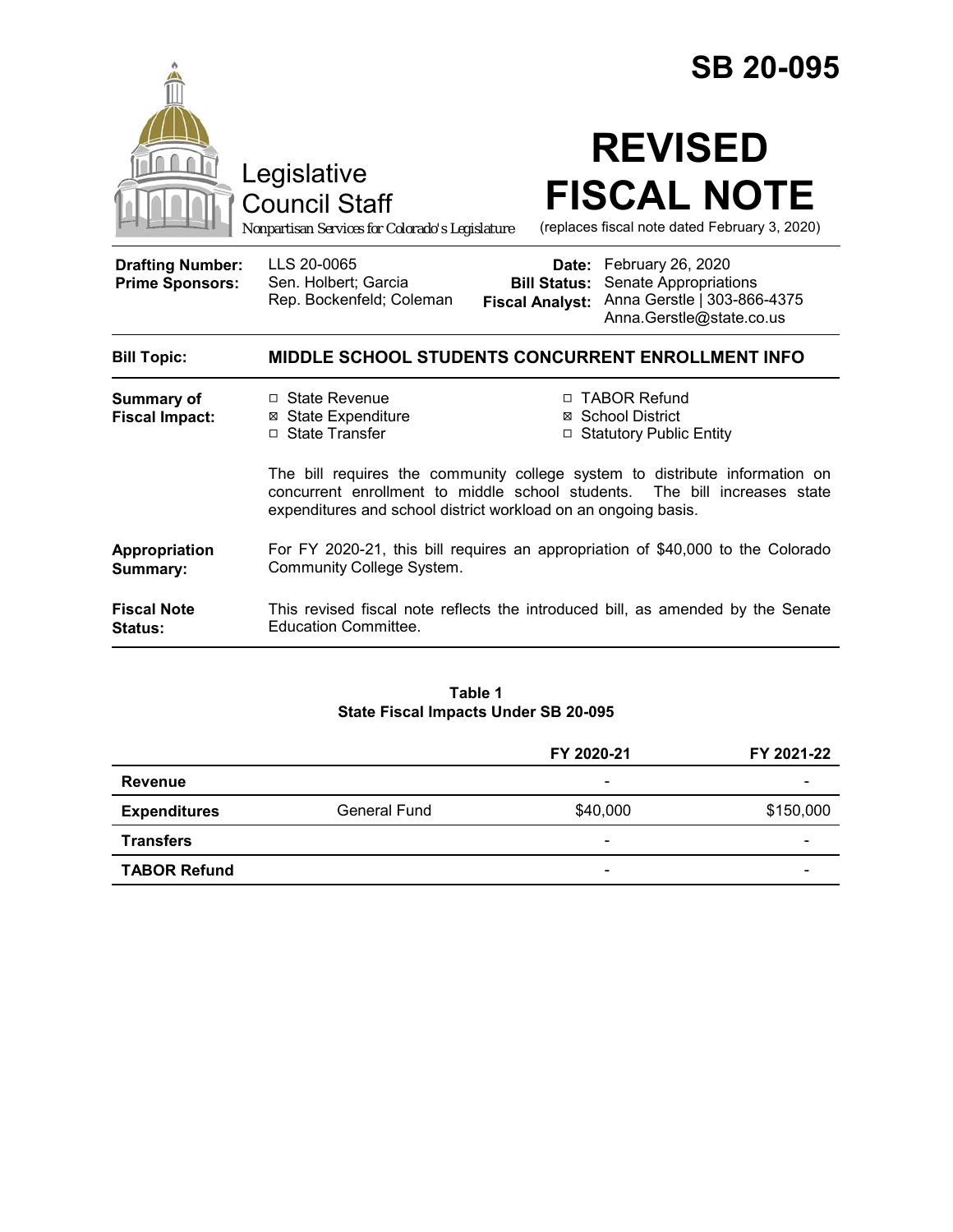February 26, 2020

# **Summary of Legislation**

The bill requires the Colorado Community College System (CCCS) to collaborate with local education providers to develop and disseminate informational materials on concurrent enrollment for the parents of students in grades six through eight. The materials must explain the benefits of participating in concurrent enrollment in high school, the types of courses available, the requirements and process for enrolling, and contact information for the district or charter school staff who oversees concurrent enrollment.

The materials must be distributed beginning in the fall of the 2020-21 academic year, in collaboration with local education providers. The materials must be provided through digital means at least once during the school year and once during the summer. Information may also be provided through public service announcements, paid placements on social media platforms, or other mass communication means.

### **State Expenditures**

The bill increases state General Fund expenditures in CCCS by \$50,000 in FY 2020-21 and \$150,000 in FY 2021-22. The fiscal note assumes that materials and collateral will be developed in FY 2020-21 and CCCS will implement a public awareness campaign beginning in FY 2021-22.

In FY 2020-21, costs are estimated at \$50,000, including \$24,000 to develop the materials, website splash page, and guidance for local education providers, and \$16,000 for a toolkit, including digital and materials explaining the components of concurrent enrollment identified in the bill. In FY 2021-22 and ongoing years, costs are estimated at \$150,000 for a public awareness campaign, including \$50,000 for paid social media advertising, \$30,000 for earned media, and \$70,000 for paid public service announcements. The actual scope of the public awareness campaign will depend on the level of appropriations provided.

### **School District**

The bill increases workload for local education providers to assist the community college system in distributing the informational materials to students and parents.

### **Effective Date**

The bill takes effect August 5, 2020, if the General Assembly adjourns on May 6, 2020, as scheduled, and no referendum petition if filed.

### **State Appropriations**

For FY 2020-21, the bill requires a General Fund appropriation of \$40,000 to the Board for Community Colleges and Occupational Education.